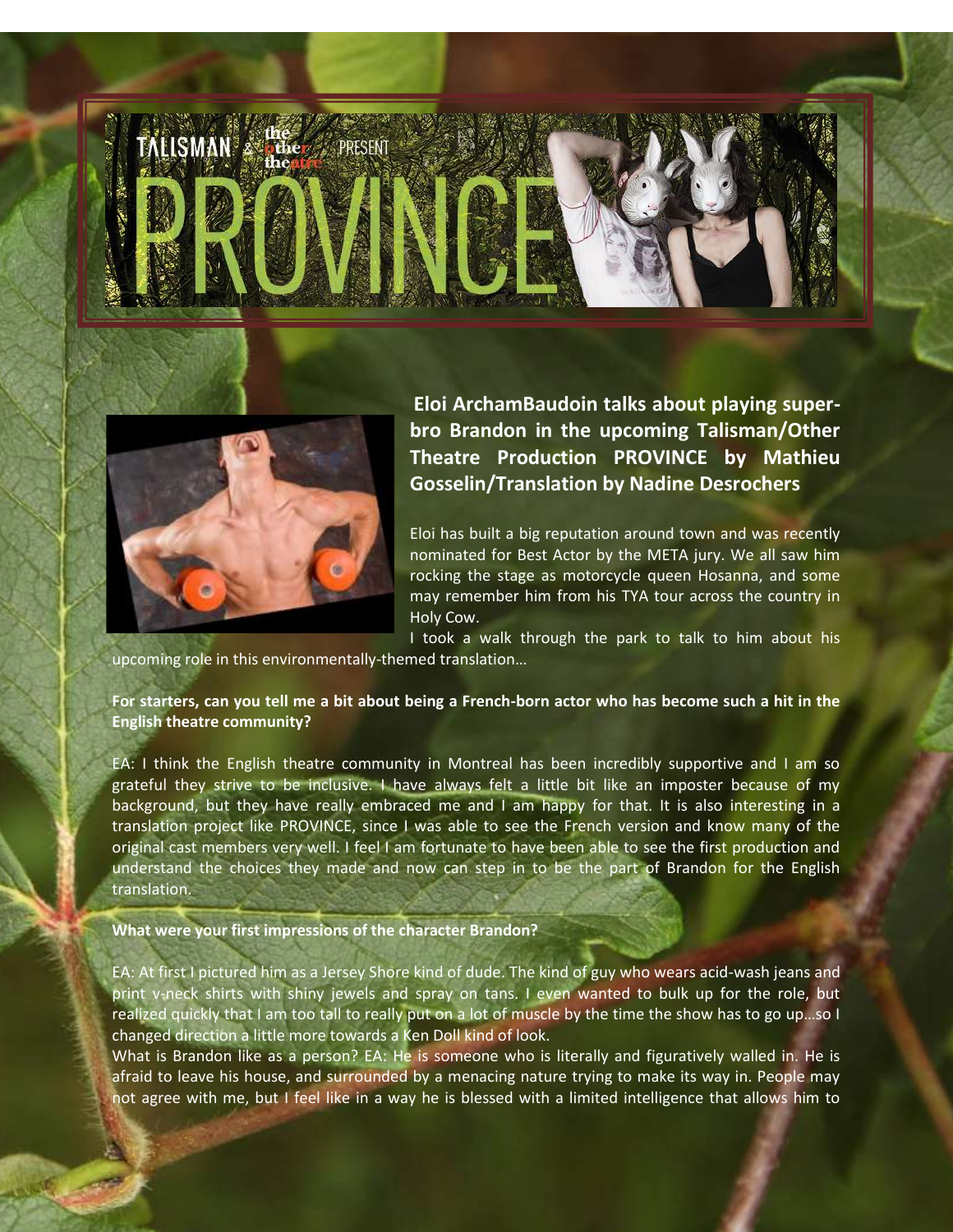ignore the signs of everything crumbling around him. His only focus is on building; building his home, his body, and ignoring the environment. He is superficial but I try to see past that, because you have to remove judgement to make a character really interesting.

## **Is nature a big theme in PROVINCE?**

EA: Nature taking over is really the allegory of the play. The couple, Brandon and Faerydae, are literally surrounded and believe like so many people do that their artificial environment will protect them forever. The play is absurd, but it is talking about the truth that people think they can live without consequences. I think there is a lot of truth to the fact that you can't ignore the world, and that nature will eventually take its rights back. They have each other in the play but they really have disconnected from everything. The characters in this play are like zombies, the walking dead…

# **Are there qualities of Brandon that you identify in yourself?**

EA: I could picture myself in another life possibly being happy just getting behind my computer and never seeing anyone from the outside world. I have a little bit of that security in being a hermit side to myself. I think a lot of people struggle with the temptation to just lock the door and stay in bed for a week. It's scary but it's also comforting.

# **What is your favorite part of the process so far?**

EA: I'm really excited about being in such a large cast. There are nine actors in this play all together, and all of them are really talented and great to work with. It is rare in theatre, and really rare in the Montreal English community to be able to have such a larger ensemble together on stage. We have done a lot of rehearsing in separate pieces, and now we are bringing all of the elements together. It is really exciting to be a part of.

*Don't miss Eloi in PROVINCE - Opening October 7th at Centaur Theatre* 



**Sabrina Reeves talks about playing the role of Faerydae in the upcoming Talisman/Other Theatre Production PROVINCE by Mathieu Gosselin/Translation by Nadine Desrochers** 

Sabrina is a true force of nature; recently recognized by Now Magazine as one of the top ten theatre artists to watch, you may remember her from her 2013 interdisciplinary hit *Blindsided*, and who can forget her sweet moves in the international sensation *Dance* 

*Marathon* by Bluemouth Inc.

Taking on the role of self-obsessed Faerydae in *Province* is a tall order, and I sat down with her to talk about preparing for this amazing role.